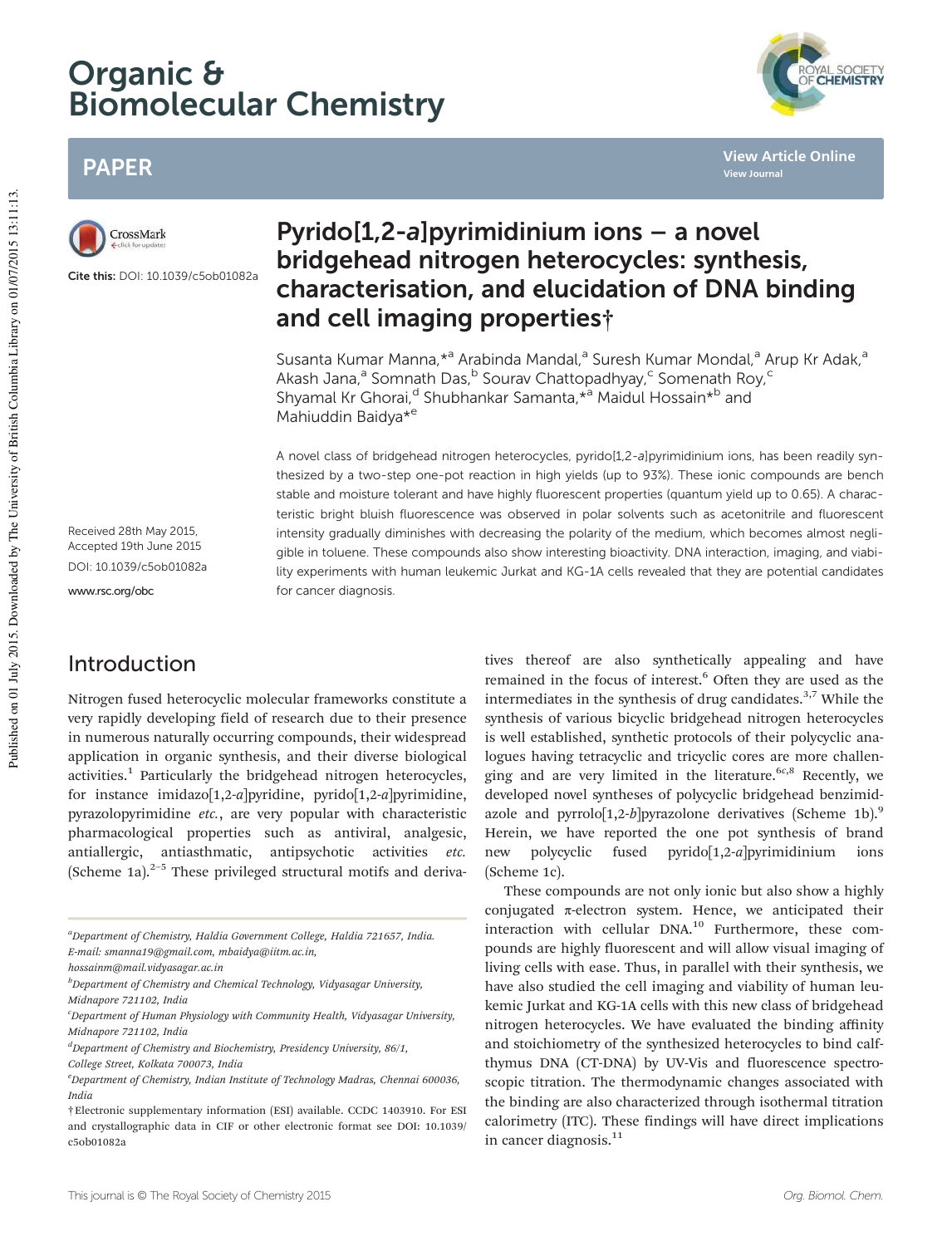

Scheme 1 Common nitrogen bridgehead heterocycles and bioactive compounds (a), polycyclic nitrogen bridgehead heterocycles (b), and brand new pyridopyrimidinium ions (c).

## Results and discussion

#### Synthesis of pyrido $[1,2-a]$ pyrimidinium ions

We commenced the synthesis with readily available β-bromovinyl aldehyde 1a. <sup>12</sup> Upon refluxing with commercially available 2-aminopyridine in dichloromethane in the presence of catalytic amounts of acetic acid, 1a smoothly delivered the desired tetracyclic product 2a in 50% isolated yield (Table 1, entry 1). The reaction did not proceed in the absence of a catalyst or at 25 °C. Changing the solvent to acetonitrile increased the yield (86%) and the best result was obtained in anhydrous methanol (91%, entry 3). Other solvents like THF and DMF are not suitable for this purpose (entries 4 and 5). The product 2a was also crystalized and the X-ray analysis unambiguously confirmed the polycyclic ionic structure (Fig. 1).

|  |  |  | Table 1 Synthesis of polycyclic pyrido[1,2-a]pyrimidinium ions 2a |  |
|--|--|--|-------------------------------------------------------------------|--|
|--|--|--|-------------------------------------------------------------------|--|

| MeO.<br>1a     | Br<br>N<br>$H_2N$<br>CHO | MeO<br>AcOH cat.<br>Solvent, reflux | Br<br>2a      |
|----------------|--------------------------|-------------------------------------|---------------|
| Entry          | Solvent                  | Time $(h)$                          | Yield $(\% )$ |
| $\mathbf{1}$   | $CH_2Cl_2$               | 8                                   | 50            |
| $\overline{2}$ | CH <sub>3</sub> CN       | 8                                   | 86            |
| 3              | MeOH                     | 8                                   | 91            |
| $\overline{4}$ | <b>THF</b>               | 12                                  | Trace         |
| 5              | <b>DMF</b>               | 18                                  | Trace         |



Fig. 1 Crystal structure of 2a (ORTEP view)

Under the optimized conditions, the scope of the reaction was examined (Table 2). The reaction smoothly proceeded for a series of substituted β-bromovinyl aldehydes 1 delivering tetracyclic and tricyclic nitrogen bridgehead products (2b–g) substituted with both electron donating and electron withdrawing groups in very good yields. The reaction is not limited only to 2-aminopyridine. It is equally facile with other substituted 2-aminopyridines. When chloro and methyl substituted 2-aminopyridines were implemented, the desired polycyclic pyrido[1,2-*a*]pyrimidinium ions were obtained in comparable yields (2h–s), which further broadened our reaction scope. It is important to mention that these new compounds are benchstable and moisture tolerant and can be easily purified by column chromatography.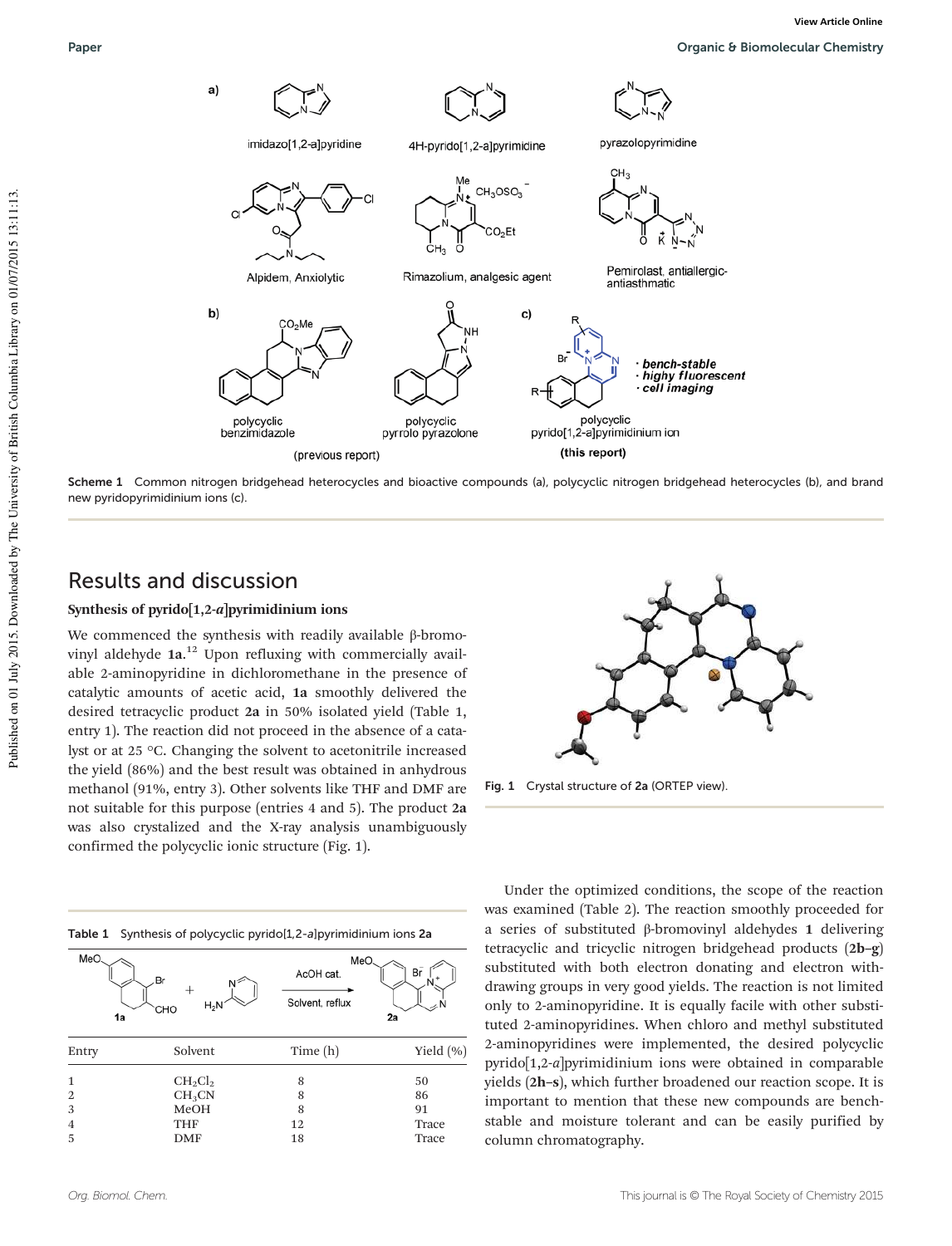



A possible reaction mechanism is shown in Scheme 2. Compound 1 gets activated in the presence of acetic acid catalyst and generates the imine A by condensation with 2-aminopyridine. The imine A undergoes a facile intramolecular 1,4-addition to produce the intermediate B, which on displacement of bromide ions delivers the

final product 2 and regenerates acetic acid for the next cycle.

#### Reaction conditions

1 (1.0 mmol), substituted 2-aminopyridine (1.1 mmol), AcOH (catalytic), MeOH (3 ml), reflux, 8 hours.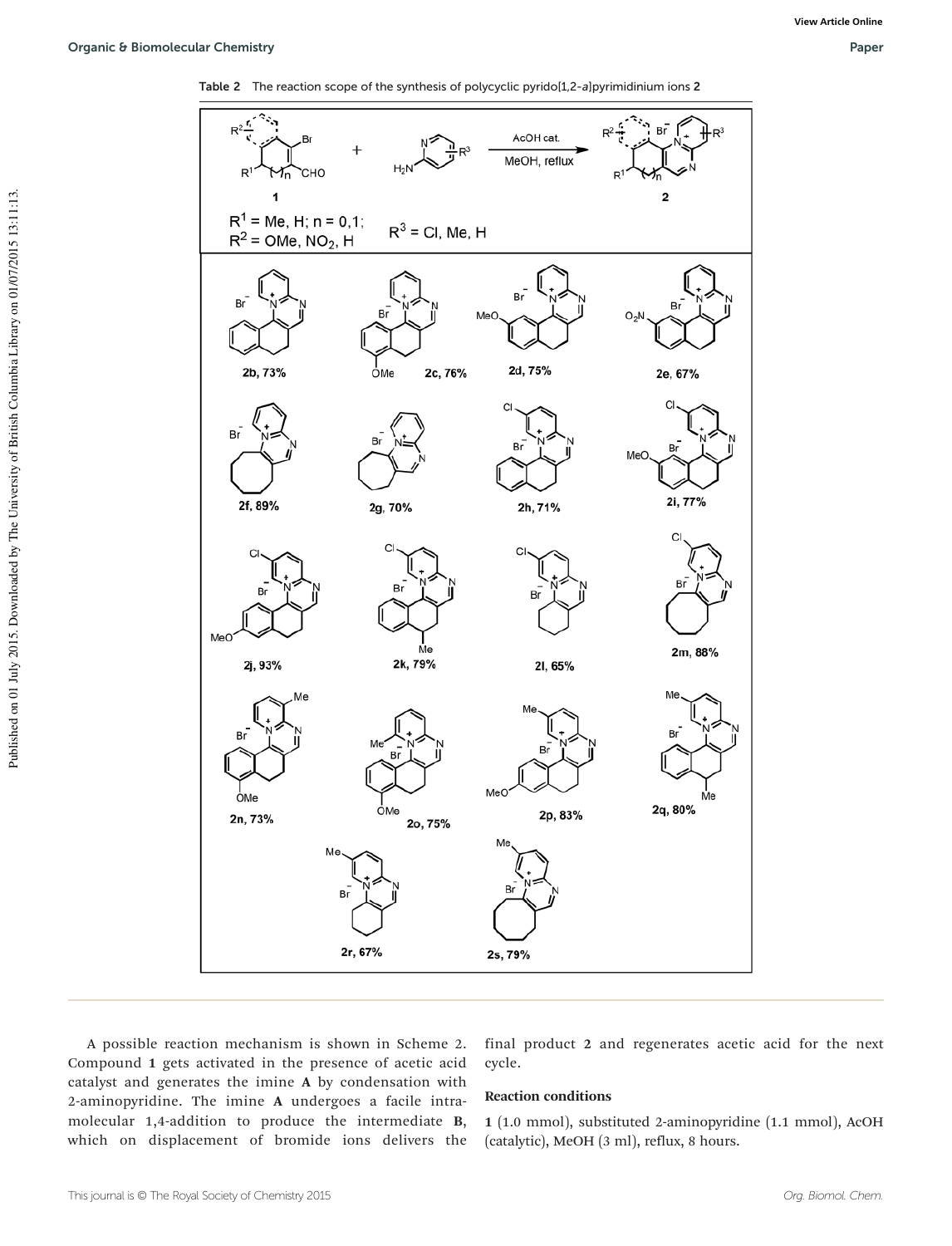

Scheme 2 Plausible mechanism for the formation of 2.

#### Photophysical studies

Interestingly, all of these polycyclic pyrido[1,2-*a*]pyrimidinium ions are highly fluorescent in nature and we were interested in investigating this property in more detail. Compound 2a was selected as a model substrate for this purpose.

#### Absorption and emission spectra

The absorption spectra of 2a in the various solvents were recorded at 298 K (Fig. 2a). We have observed that the wavelength maximum is red shifted from 371 nm to 414 nm with decreasing the solvent polarity from DMSO to toluene, although the nature of the spectrum is almost similar in all the solvents. Fig. 2b represents the emission spectra of 2a at room temperature (298 K) in different non-polar and polar solvents (aprotic). The wavelength maxima of the emission spectra are also red shifted from 441 nm to 486.6 nm with decreasing polarity (DMSO  $\rightarrow$  toluene). This indicates that the polar solvent stabilizes the ground state more than the excited

Table 3 The data of the photophysical studies of 2a (2  $\times$  10<sup>-5</sup> M) in different solvents at 298 K

| Solvent                   | $\mathcal{E}$ | $\lambda_{\text{max}}$ of $\lambda_{\text{max}}$ of<br>absorbance emission yield $(\phi)$ |                         | Ouantum |
|---------------------------|---------------|-------------------------------------------------------------------------------------------|-------------------------|---------|
| Water                     | 80.1          | 371.0 nm                                                                                  | 447.0 nm 0.65           |         |
| Dimethylsulphoxide (DMSO) |               | 46.7 371.0 nm                                                                             | 441.0 nm 0.58           |         |
| Acetonitrile (ACN)        |               | 37.5 372.0 nm                                                                             | 442.0 nm 0.57           |         |
| N,N-Dimethylformamide     | 36.7          | 374.2 nm                                                                                  | 445.8 nm 0.54           |         |
| (DMF)                     |               |                                                                                           |                         |         |
| Acetone                   | 20.7          | 378.0 nm                                                                                  | $458.0 \text{ nm}$ 0.50 |         |
| Dichloromethane (DCM)     |               | 8.93 384.0 nm                                                                             | 462.4 nm 0.35           |         |
| Tetrahydrofuran (THF)     |               | 7.58 385.0 nm                                                                             | 463.0 nm 0.30           |         |
| Chloroform                |               | 4.81 405.3 nm                                                                             | 480.0 nm 0.18           |         |
| Toluene                   |               | 2.38 414.0 nm                                                                             | 486.6 nm 0.13           |         |
|                           |               |                                                                                           |                         |         |

state. The quantum yields of the emission of 2a in different non-polar and polar (aprotic) solvents were calculated and Table 3 shows that the quantum yield decreases with decreasing polarity of the solvents. The emission spectra and the quantum yields of 2a in the various solvents are well reflected in the lifetime measurements (Fig. 3). The decay of 2a was measured by monitoring the wavelength maxima and was found to fit with double exponential. The average lifetime decreases with decreasing solvent polarity (Table 4).

We have also considered mixed solvents containing acetonitrile and toluene for this study. It has been observed that the position of the emission maxima of 2a shifts towards longer wavelength when the composition of the mixed solvent changes from pure acetonitrile to pure toluene (Fig. 4). Consequently, the quantum yield of the emission in the acetonitrile– toluene mixed solvent decreases as a function of percent volume of toluene in the mixed solvent composition.

#### Biological activity studies

Cell viability. Two human leukemic cells, Jurkat and KG-1A, were seeded into 96 wells of tissue culture plates having 180 μl



of 2a (2  $\times$  10<sup>-5</sup> M) in water].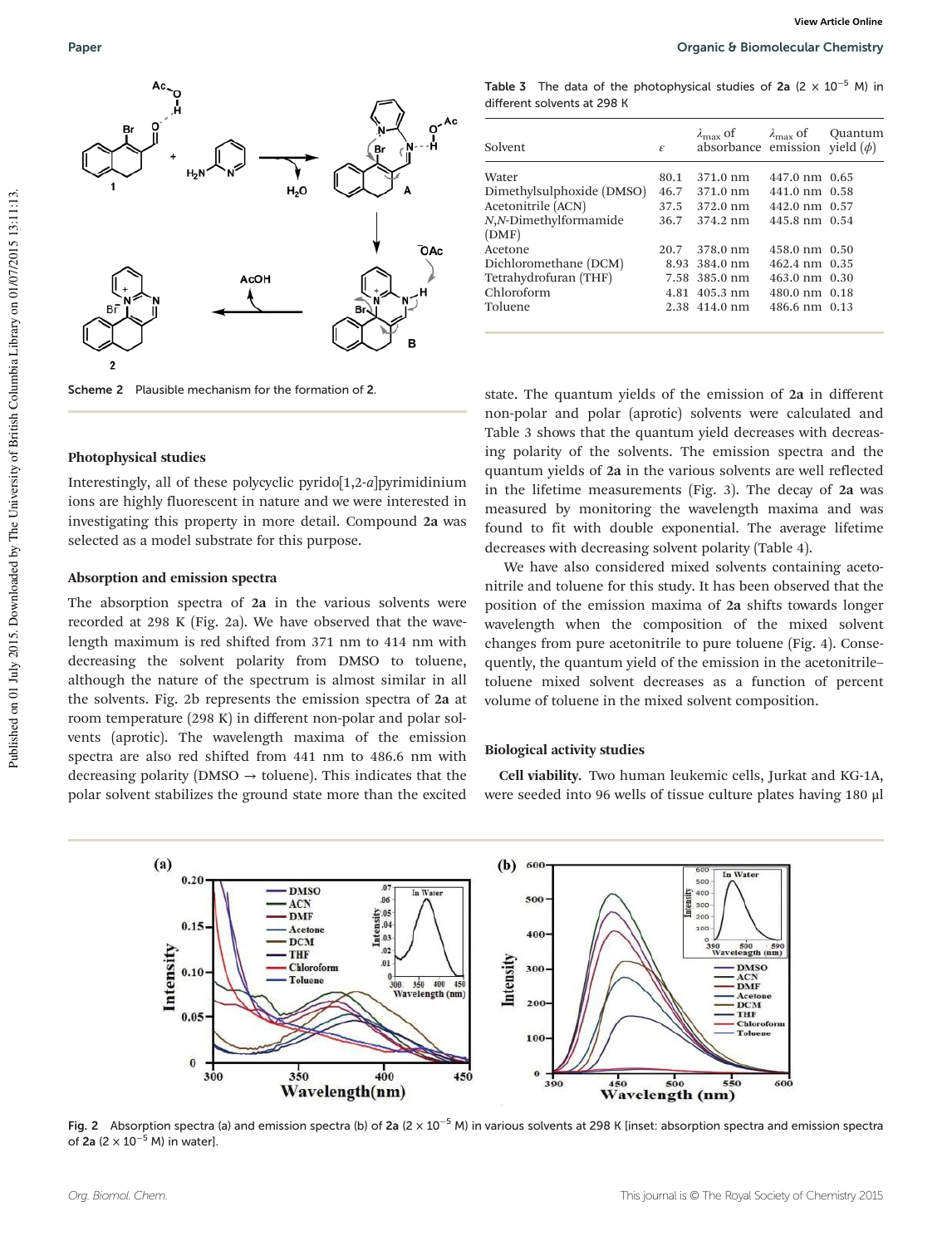

Fig. 3 Fluorescence decay of 2a (2  $\times$  10<sup>-5</sup> M) monitored at the  $\lambda_{\text{max}}$  of emission at 298 K in various solvents.

Table 4 Lifetime of 2a (2 × 10<sup>-5</sup> M) monitoring the  $\lambda_{\text{max}}$  of emission at 298 K in various solvents

| Solvent                   | $\tau_1$ (ns) | $\tau_2$ (ns) | $\langle \tau \rangle$<br>(ns) | $\chi^2$ |
|---------------------------|---------------|---------------|--------------------------------|----------|
| Water                     | $4.8(16\%)$   | $2.9(84\%)$   | 3.16                           | 1.03     |
| Dimethylsulphoxide (DMSO) | $4.1(30\%)$   | $2.3(70\%)$   | 2.84                           | 0.99     |
| Acetonitrile (ACN)        | 4.0(25%)      | 2.3(75%)      | 2.72                           | 1.03     |
| N,N-Dimethylformamide     | $3.8(26\%)$   | 2.1(74%)      | 2.54                           | 0.98     |
| (DMF)                     |               |               |                                |          |
| Acetone                   | 3.7(29%)      | $1.9(71\%)$   | 2.42                           | 1.10     |
| Dichloromethane (DCM)     | 2.8(38%)      | $1.5(62\%)$   | 1.99                           | 1.05     |
| Tetrahydrofuran (THF)     | 2.8(37%)      | $1.4(63\%)$   | 1.92                           | 0.95     |
| Chloroform                | $1.5(30\%)$   | $0.9(70\%)$   | 1.08                           | 0.90     |
| Toluene                   | 1.5(28%)      | 0.8(72%)      | 1.00                           | 1.04     |
|                           |               |               |                                |          |



Fig. 4 Emission spectra of 2a (2  $\times$  10<sup>-5</sup> M) in acetonitrile and toluene mixed solvent; curves (1–8) represent 100%, 90%, 80%, 70%, 60%, 50%, 40%, and 20% volume of acetonitrile respectively;  $\lambda_{\text{exc}} = 372$  nm; excitation and emission band pass = 10 nm each.

of complete medium and were incubated for 48 h. Compound 2a was added to the cells at different concentrations (1–25 μg ml<sup>-1</sup>) and incubated for 24 h at 37 °C in a humidified incubator (NBS) maintained with 5%  $CO<sub>2</sub>$ . The cell viability was estimated using 3-(4,5-dimethylthiazol)-2-diphenyltetrazolium bromide following the method of Chattopadhyay *et al.*<sup>13</sup> The pyridopyrimidinium ion 2a exhibits promising toxicity activity against the used cells *in vitro* (Fig. 5a). It kills the leukemia cells significantly at the dose of 1, 5, 10 and 25 µg ml<sup>-1</sup>. Jurkat cells were 94.26, 70.28, 42.75, 21.03%, and KG-1A cells were 93.15, 73.64, 39.98 and 23.11%, respectively. These outcomes demonstrate that cancerous white blood cells are significantly more susceptible to compound 2a.

Lactose dehydrogenase (LDH) activity. LDH activity in serum was estimated with a sandwich ELISA kit (Tulip, Mumbai, India) and the activity of LDH was expressed as  $\mu$ M dl−<sup>1</sup> . Fig. 5b shows that compound 2a induced LDH activity in both Jurkat and KG-1A cells and the effect is gradually increasing with the increase of sample loading from the control level.

Measurement of reactive oxygen species (ROS). The production of intracellular ROS was determined using 2,7-dichlorofluorescein diacetate (DCFH<sub>2</sub>-DA).<sup>14</sup> The DCFH<sub>2</sub>-DA passively enters the cell, where it reacts with ROS to form the highly fluorescent compound 2,7-dichlorofluorescein. Thus, 10 mM DCFH<sub>2</sub>-DA stock solution (in methanol) was diluted in culture medium without serum or other additives to yield a 100 μM working solution. At the end of exposure with 2a, cells were harvested and washed three times with phosphate-buffered saline (PBS). The cell pellet was collected and a homogeneous suspension was made by PBS up to 1 ml. Then, cells were incubated in 1.5 ml working solution of DCFH<sub>2</sub>-DA at 37  $\,^{\circ}$ C for 30 min. Cells were lysed in alkaline solution and centrifuged at 2300 rpm. One milliliter of supernatant was transferred to a cuvette, and fluorescence was measured at 520 nm with a fluorescence spectrophotometer (Hitachi F-1700) using 485 nm excitation. The values were expressed as percent fluorescence intensity relative to control wells (Fig. 5c). Fluorescence micrographs were also taken by phase contrast microscopy. To determine the effective contribution of ROS in 2a-induced cell death, Jurkat and KG-1A cells were seeded in a 96-well plate at 0.2 ml per well at a concentration of  $2 \times 10^5$  cells per ml. A stock solution of *N*-acetyl cysteine (NAC) was made with sterile water and added to cells at 10 mM for 1  $h$ .<sup>14</sup> After NAC pretreatment, cells were cultured with compound 2a for 24 h and after the treatment schedule the cell viability was estimated by the MTT method. Fig. 5d shows that NAC had significant effect in preventing 2a induced cytotoxicity, with rescue being observed at different concentrations of 2a tested. Significant differences ( $p < 0.05$ ) were observed between cultures not pretreated with NAC and those pre-treated with NAC (5 mM) for 2a at all concentrations tested. For example, with 5 mM NAC, nearly 100% viability was retained even at 2a concentration previously shown to reduce cell viability below 15%. These results indicate that ROS generation plays a pivotal role in 2a-induced cytotoxicity (Fig. 5d). From our findings it is apparent that compound 2a exhausted the cellular defense system by generating an excess amount of intracellular ROS. Excessive amounts of ROS can cause oxidative damage to lipids, proteins, and DNA.<sup>15</sup> The observed 2a induced cytotoxicity has been attributed to uptake of ROS which induced the stress sig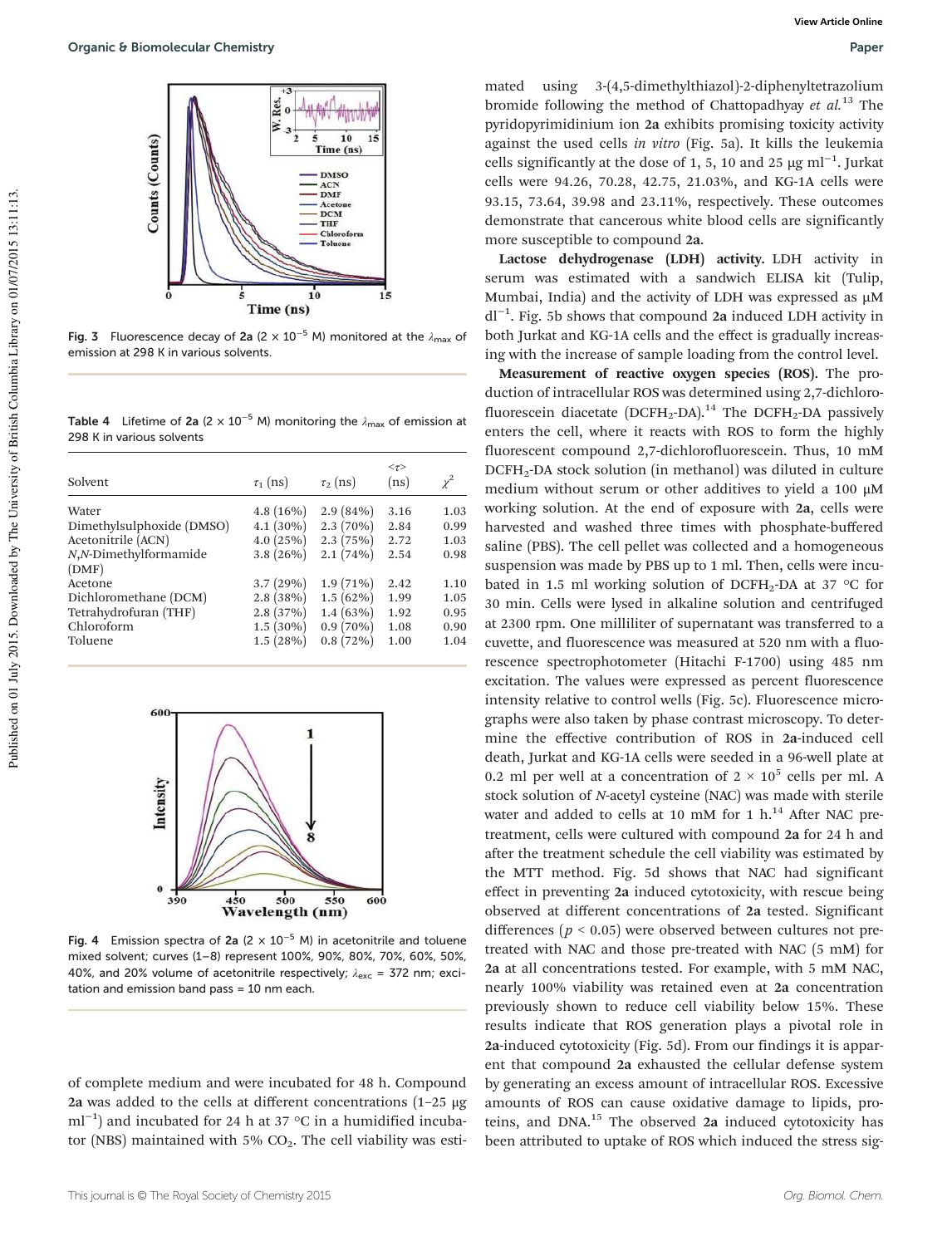Paper **Paper Paper Paper Paper Paper Paper Paper Chemistry Organic & Biomolecular Chemistry** 



Fig. 5 Estimation of cell viability (a), estimation of LDH activity (b), ROS measurement (c), and role of NAC in cytotoxicity for 2a with human leukemic cells Jurkat and KG-1A (d).

naling pathway. The application of NAC successfully inhibited the ROS mediated cell damage.

Cell imaging. The fluorescence image of the cells was taken with a phase-contrast fluorescence microscope at 400 magnification.<sup>16</sup> The cellular internalization of compound 2a is an endocytic process.<sup>17</sup> Compound 2a binds to the plasma membrane and is internalized into membrane-bound endocytic vesicles which are transported through the cell by motor proteins moving along the cytoskeleton.<sup>18</sup> Fluorescence images (Fig. 6) indicate that compound 2a was well distributed in the cytoplasm and migrates towards the nucleus. Compound 2a also preferentially targeted the cancer cells and was internalized. Receptor-mediated endocytosis process may be involved in this internalization.<sup>19</sup>

DNA binding studies. The importance of DNA binding agents is inevitable in cancer biology due to their potential therapeutic use. Small molecules employed as anticancer agents exert their effect by directly acting on DNA. Noncovalent interaction of such natural and synthetic molecules to DNA mostly involves either an intercalative or minor groove binding mechanism. Thus, the study of DNA interaction with this compound is necessary for further development of more



Fig. 6 Cell imaging with 2a for human leukemic Jurkat and KG-1A cells.

effective therapeutic agents. The binding mode and mechanism of interaction to CT DNA were examined with the help of different biophysical techniques.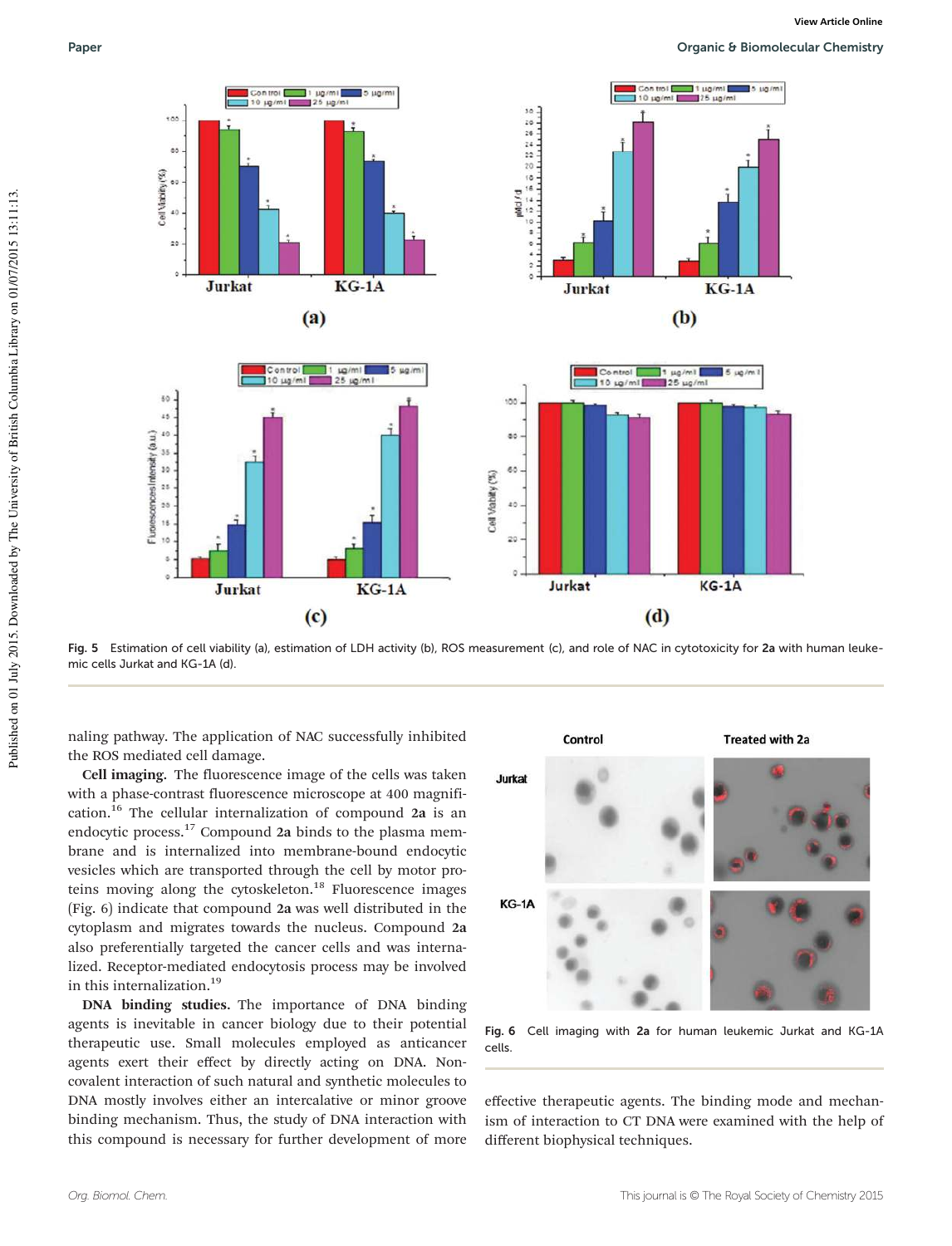

Fig. 7 Absorption spectral changes of compound 2a (2  $\mu$ M) treated with 0, 4, 8, 12, 16, 20, and 24 μM (curves 1–7) of CT-DNA. Inset: a fitting of the absorbance data used to obtain the binding constants.

Absorption spectroscopy and binding affinity evaluation. Interaction of small molecules with DNA can be suitably monitored using electronic spectroscopy by the changes in absorbance and the shift in wavelength maxima. The effect of gradually increasing the concentration of DNA on the absorption spectrum of compound 2a is depicted in Fig. 7. The characteristic hypochromism, sharp isosbestic points, and saturation at high DNA concentrations suggest a simple two state transition between the free and bound drugs. The absorption spectrum shows the wavelength maximum at 372 and 283 nm with sharp isosbestic points at 389 nm. Since no evidence for any cooperativity (no positive slope at low input values of the drug) was detected, the Scatchard plots were analyzed using the McGhee-von Hippel equation<sup>20</sup> for non-cooperative ligand binding (eqn (1)). The solid lines represent the best fit of the experimental value to eqn  $(1)$ , where *K* is the intrinsic binding constant to an isolated binding site, and *n* is the number of nucleotides occluded by the binding of a single ligand molecule. The results obtained from the experiment confirmed that the CT-DNA binding to the compound is non-cooperative. The binding affinity (*K*) of 2a with DNA is  $1.20 \times 10^5$  M<sup>-1</sup> with exclusion sites (*n*) of 4.68 base pairs.

$$
r/C_f = K(1-nr)[(1-nr)/\{1-(n-1)r\}]^{(n-1)}
$$
 (1)

Fluorescence spectroscopy and binding affinity evaluation. The synthesized compound 2a is highly fluorescent with emission spectra in the range of 400–600 nm when excited at 370 nm with a maximum at 444 nm. Binding to CT DNA quenches the fluorescence intensity of 2a with a red shift of 8 nm indicative of strong association (Fig. 8). The binding constants (*K*) and the number of excluded sites (*n*) for the interaction were estimated from the fits to the non-cooperative equation of McGhee-von Hippel (eqn  $(1)$ ).<sup>20</sup> The binding affinity (*K*) of compound 2a with DNA is  $1.79 \times 10^5$  M<sup>-1</sup> with exclusion sites (*n*) of 5.10 base pairs.



Fig. 8 Fluorescence spectra of compound 2a (5 µM) (T = 30 °C,  $\lambda_{ex}$  = 370 nm) treated with different concentrations of CT-DNA. In the panel, curves (1–10) denote 0, 10, 20, 30, 40, 50, 60, 70, 80, and 90 µM of compound 2a. Inset: a fitting of the fluorescence data used to obtain the binding constants.

Isothermal titration calorimetry. Small molecule binding to macromolecules can also be conveniently examined by using isothermal titration calorimetry  $[ITC]$ .<sup>21</sup> The use of ITC is advantageous because it offers the complete thermodynamic profile of the binding. The Gibbs free energy (Δ*G*), enthalpy change  $(\Delta H)$ , and entropy change and the estimation of the binding affinity (*K*) and the stoichiometry (*n*) can be obtained in a single experiment. The representative ITC profile of the binding is shown in Fig. 9. In the upper panel the representative raw ITC profiles resulting from the titration of compound 2a binding to the CT DNA under study are depicted. It can be seen that the binding of the compound to DNA provided ITC thermograms consistent with exothermic binding and showed a single exothermic event. The calorimetric data were fitted to a single set of identical sited models yielding  $\Delta H = -0.487 \pm$ 0.02 kcal mol−<sup>1</sup> , a stoichiometry (*N*) of 0.342 and *K* = (2.99 ±  $(0.48) \times 10^5$  M<sup>-1</sup> and the entropy contribution  $(T\Delta S) = 6.98$  kcal mol<sup>-1</sup> for CT-DNA. For intercalators, the magnitude of the binding enthalpy is large and negative. Considering the significant changes in entropy, the association of compound 2a to CT-DNA seems to be entropy driven. These values are similar to those observed for other groove binders.<sup>22</sup> Thus, compound 2a may also be a groove binder.

## **Conclusions**

A novel class of bridgehead polycyclic nitrogen heterocycles, pyrido[1,2-*a*]pyrimidinium ions, has been introduced. They could be easily prepared *via* a two step one-pot reaction from readily available starting materials. They are bench stable ionic compounds with highly fluorescent properties. Such characteristics enable us to explore their biological activities with human leukemic cells Jurkat and KG-1A. Our findings from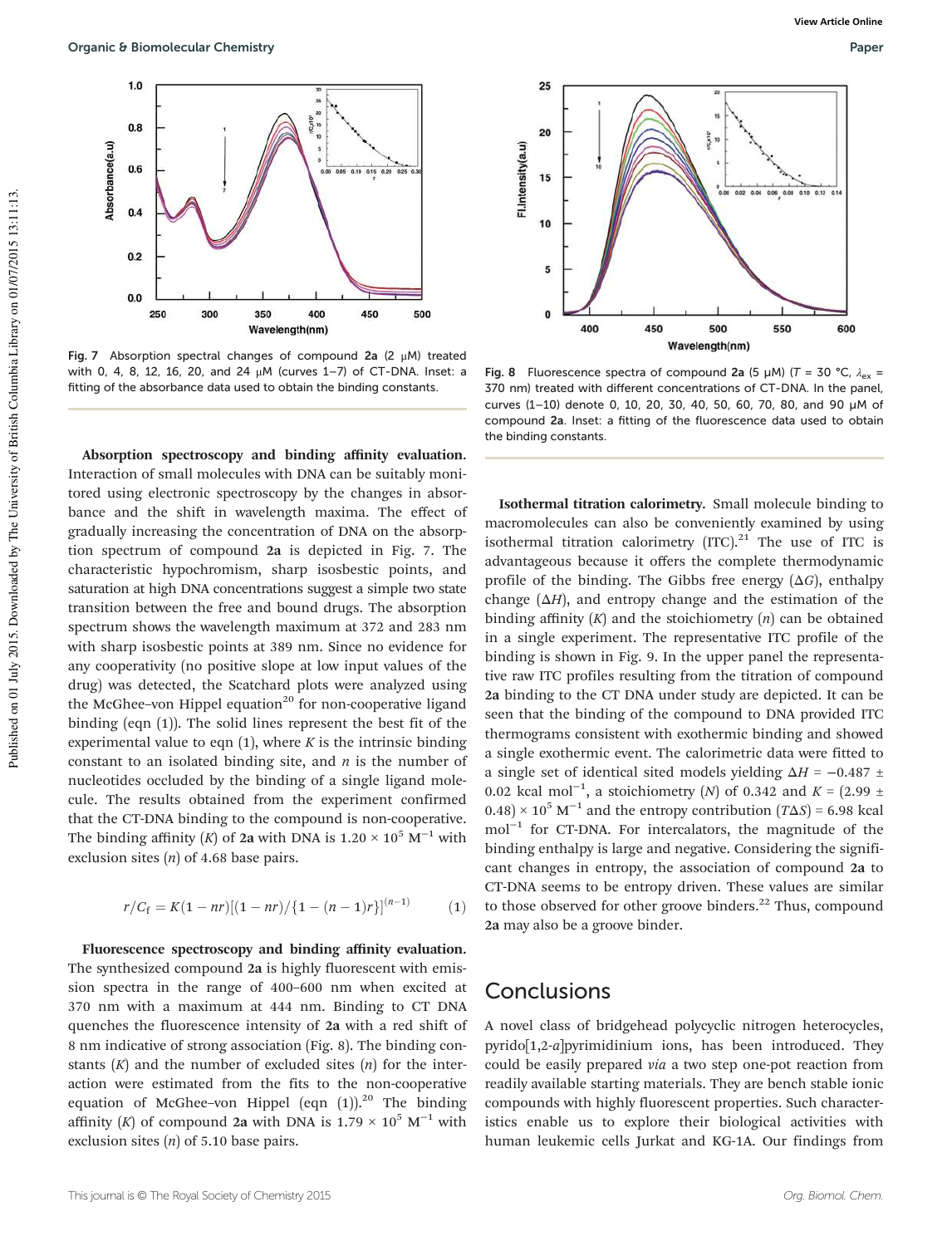

Fig. 9 ITC profiles for the binding of compound 2a to CT-DNA. Top panels present raw results for the sequential injection of aliquots of CT-DNA (1000  $\mu$ M); 2  $\mu$ L each were injected into the isothermal sample chamber containing compound 2a (20 μM) in citrate–phosphate buffer (pH 7.10) at 25 °C. The bottom panels show the integrated heat results after correction of the heat of dilution against the mole ratio. The data points were fitted to the one site model and the solid lines represent the best-fit data.

DNA interaction, cell imaging, and cell viability experiments demonstrate that this new class of compounds could be a potential candidate for cancer diagnosis.

## Experimental section

#### General information

<sup>1</sup>H NMR (300 MHz) and <sup>1</sup>H NMR (400 MHz) spectra were recorded on a 300 MHz and a 400 MHz spectrometer in CDCl<sub>3</sub>/  $DMSO-d<sub>6</sub>$  solvent using TMS as the internal standard. HRMS was measured using a TOF analyzer. Chromatographic purification was done with either 60–120 or 100–200 mesh silica gel (SRL). For reaction monitoring, precoated silica gel 60 F254 TLC sheets (Merck) were used. Petroleum ether refers to the fraction boiling in the range 60–80 °C. Solvents were dried, distilled and stored over molecular sieves  $(4 \text{ Å})$ . 3- $(4,5\text{-Dimethyl-}$ thiazol)-2-diphenyltetrazolium bromide (MTT reagent), Histopaque 1077, two human leukemic cells Jurkat and KG-1A, and *N*-acetyl cysteine were procured from Sigma (St. Louis, MO, USA). RPMI 1640, fetal bovine serum (FBS), penicillin, streptomycin, sodium chloride (Nacl), sodium carbonate

 $(Na<sub>2</sub>CO<sub>3</sub>)$ , sucrose, and Hanks balanced salt solution were purchased from Himedia (Mumbai, India).

#### Materials and methods

The cellular internalization of compound 2a on KG-1A and Jurkat was performed *in vitro* by drug uptake assay using fluorescence microscopic imaging. Briefly, Rhodamine B (Rh-B) labeled compound 2a was prepared through the following process. Ten  $\mu$ g ml<sup>-1</sup> Compound 2a was dissolved in water and conjugated with 25 μl of Rh-B (1 mg ml<sup>-1</sup>). This mixture was stirred for 24 hours at 37 °C using a magnetic stirrer (REMI, India). Then, the fluoro-labeled 2a was separated by centrifugation at 4 °C. The obtained sediment was washed with deionized water and re-dispersed. This process was repeated three times to remove the un-reacted Rh-B. Finally, the obtained Rh-B labeled compound 2a (Rh-B-compound 2a) was dispersed in culture medium for *in vitro* experiment.

KG-1A and Jurkat cells were plated at a density of  $2 \times 10^4$ cells per µl in Petridish (35 mm) for 24 h. Rh-B tagged compound 2a at 25 µg ml−<sup>1</sup> dose was incubated for 6 hours at 37 °C under a 95% air/5%  $CO<sub>2</sub>$  atmosphere in a  $CO<sub>2</sub>$  incubator. After the defined time, the coverslips were removed and the cells were washed 2 times with PBS (50 mM) and immediately observed in green light under a fluorescence microscope (NIKON ECLIPSE LV100POL) for uptake study. Images were acquired at 400× optical zoom and analysis was done using ImageJ software v.r.1.43 (NIH).<sup>23</sup>

A Shimadzu Pharmaspec1700 unit (Shimadzu Corporation, Kyoto, Japan) was used for absorption spectral studies. For this purpose a constant concentration of compound 2a was treated with increasing concentration of CT-DNA in one cm path length matched quartz cells with continuous stirring. The amount of free and bound drugs was determined as described previously.24,25

Fluorescence spectral studies were performed using a Hitachi F7000 (Hitachi Ltd, Tokyo, Japan). The excitation wavelength for the compound was 370 nm and all measurements were performed keeping an excitation and emission band-pass of 2.5 nm. Binding data obtained from spectrophotometric and spectrofluorometric titrations of increasing concentrations of DNA to a fixed concentration of the compound were transmitted into the form of a Scatchard plot of  $r/C_f$  versus r, where *r* is the number of compound 2a bound per mole of DNA base pairs. Non-linear binding isotherms observed were fitted to a theoretical curve drawn according to the excluded site model of McGhee and von Hippel $^{20}$  for a non-cooperative ligand binding system using the following equation:

$$
r/C_f = K(1-nr)[(1-nr)/\{1-(n-1)r\}]^{(n-1)}
$$
 (1)

where  $K$  is the intrinsic binding constant to an isolated binding site, and *n* is the number of nucleotides occluded by the binding of a single ligand molecule.

Isothermal titration calorimetry (ITC) experiments were performed on a GE Microcal ITC 200 (Northampton, USA) microcalorimeter. Origin 7.0 software was used for data acquisition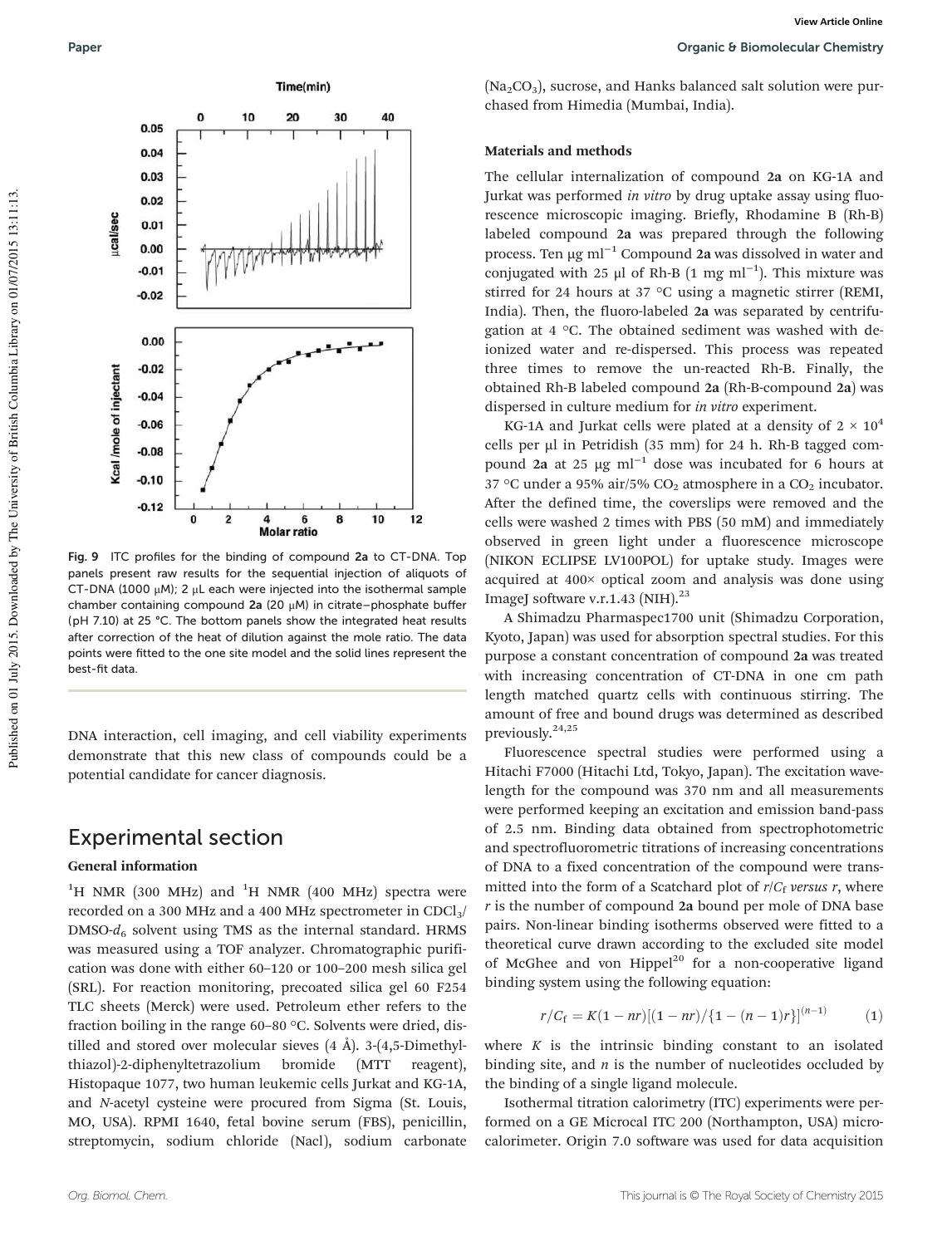and manipulation. In a typical experiment aliquots of degassed DNA solution were injected from a rotating syringe (750 rpm) into the isothermal sample chamber containing the complex solution. Corresponding control experiments to determine the heat of dilution of DNA were performed by injecting identical volumes of DNA into the buffer. The volume of the injection was 2 μl and the duration of each injection was 4 s, and the delay time between each injection was 120 s. The initial delay before the first injection was 60 s. Each injection generated a heat burst curve (microcalories per second *versus* time). The area under each heat burst curve was determined by integration using the Origin 7.0 software (MicroCal) to give a measure of the heat associated with that injection. The heat associated with each DNA-buffer mixing was subtracted from the corresponding heat associated with the DNA injection to the complex to give the heat of the complex binding to DNA. The heat of dilution of injecting the buffer into the complex solution was observed to be negligible. The resulting corrected injection heats were plotted as a function of the [compound]/ [molar ratio], fit with a model for one set of binding sites, and analyzed using Origin 7.0 software to estimate the binding affinity  $(K<sub>b</sub>)$ , the binding stoichiometry  $(N)$  and the enthalpy of binding  $(\Delta H)$ . The free energies  $(\Delta G)$  were calculated using the standard equation:

$$
\Delta G = -RT \ln(K_{\rm b}) \tag{2}
$$

where *R* is 1.987 cal mol<sup>-1</sup>, and *K* and *T* are represented in units of Kelvin for the appropriate temperature. The binding free energy coupled with the binding enthalpies derived from the ITC data allowed the calculation of the entropic contribution to the binding (*T*Δ*S*), where *T*Δ*S* is the calculated binding entropy using the standard relationship

$$
T\Delta S = \Delta H - \Delta G \tag{3}
$$

#### General procedure for the synthesis of pyrido[1,2-a] pyrimidinium ions

Compound 1 (1.0 mmol) and 2-aminopyridine (1.1 mmol) were placed in a round bottomed flask. Methanol (3 ml) was added followed by a drop of acetic acid catalyst. The reaction mixture was allowed to reflux and the progress of the reaction was monitored by TLC. After the disappearance of the starting material (8 h), the reaction mixture was evaporated to dryness with the addition of silica gel. The crude product was purified by column chromatography on Silica Gel (60–120) with the eluent dichloromethane and methanol (20 : 1).

#### Characterization data of compounds (2a–2s)

10-Methoxy-7,8-dihydrobenzo[h]pyrido[1,2-a]quinazolin-13-ium **bromide** (2a). Yellow solid; mp 130  $^{\circ}$ C; <sup>1</sup>H NMR (300 MHz, CDCl3) δ: 2.86–2.99 (m, 4H), 3.85 (s, 3H), 6.74–6.83 (m, 2H), 7.13–7.17 (m, 1H), 7.24–7.26 (m, 1H), 7.70–7.79 (m, 2H), 8.50-8.53 (m, 1H), 9.40 (s, 1H); <sup>13</sup>C NMR (75 MHz, CDCl<sub>3</sub>) δ: 24.7, 27.7, 55.4, 111.7, 113.3, 119.2, 121.6, 127.0, 130.1, 132.9, 134.0, 135.7, 136.9, 140.6, 149.0, 161.0, 163.8; HRMS Calcd for  $C_{17}H_{15}N_2O$  [M]<sup>+</sup> 263.1179; found 263.1176.

7,8-Dihydrobenzo[h]pyrido[1,2-a]quinazolin-13-ium bromide (2b). Yellow solid; mp 170–172  $\mathrm{^{\circ}C}$ ; <sup>1</sup>H NMR (400 MHz, DMSO*d*6) δ: 3.00–3.09 (m, 4H), 7.52–7.60 (m, 2H), 7.66–7.73 (m, 2H), 8.04–8.10 (m, 1H), 8.50–8.62 (m, 2H), 9.11–9.13 (m, 1H), 9.42 (s, 1H); <sup>13</sup>C NMR (100 MHz, DMSO-*d*6) δ: 24.7, 27.0, 113.8, 124.0, 125.2, 127.4, 129.6, 133.7, 134.3, 135.0, 136.7, 140.6, 141.5, 149.6, 154.4, 161.9; HRMS Calcd for  $C_{16}H_{13}N_2[M]^+$ : 233.1073; found 233.1074.

9-Methoxy-7,8-dihydrobenzo[h]pyrido[1,2-a]quinazolin-13-ium **bromide (2c).** Yellow solid; mp 145 °C: <sup>1</sup>H NMR (400 MHz, DMSO-*d*6) δ: 2.95–3.06 (m, 2H), 3.10–3.24 (m, 2H), 3.94 (s, 3H), 7.36–7.48 (m, 1H), 7.53–7.57 (m, 1H), 8.02–8.13 (m, 2H), 8.34–8.56 (m, 2H), 9.08–9.11 (m, 1H), 9.42 (s, 1H); <sup>13</sup>C NMR (100 MHz, DMSO-d<sub>6</sub>,) δ: 22.5, 26.1, 51.8, 109.2, 113.7, 122.9, 125.0, 127.3, 129.4, 132.1, 133.7, 134.1, 134.8, 139.8, 141.0, 149.5, 160.2; HRMS Calcd for  $C_{17}H_{15}N_2O$  [M]<sup>+</sup>: 263.1179; found 263.1175.

11-Methoxy-7,8-dihydrobenzo[h]pyrido[1,2-a]quinazolin-13-ium **bromide (2d).** Yellow solid; mp 135 °C; <sup>1</sup>H NMR (300 MHz, CDCl3) δ: 2.86–3.01 (m, 2H), 3.11–3.15 (m, 2H), 3.98 (s, 3H), 6.64–6.68 (m, 1H), 6.73–6.76 (m, 1H), 7.23–7.36 (m, 2H), 8.02–8.03 (m, 1H), 8.51–8.52 (m, 2H), 9.31 (s, 1H); <sup>13</sup>C NMR (75 MHz, CDCl3) δ: 25.5, 26.5, 55.7, 110.9, 112.2, 119.9, 122.6, 124.5, 127.0, 129.2, 130.7, 133.4, 134.2, 136.8, 138.8, 140.6, 159.5; HRMS Calcd for  $C_{17}H_{15}N_2O$   $[M]^+$ : 263.1179; found 263.1178.

11-Nitro-7,8-dihydrobenzo[h]pyrido[1,2-a]quinazolin-13-ium **bromide** (2e). Yellow solid; mp 180  $\degree$ C; <sup>1</sup>H NMR (CDCl<sub>3</sub>, 300 MHz) δ: 2.95–3.02 (m, 4H), 7.21–7.31 (m, 2H), 7.34–7.40 (m, 1H), 7.74–7.77 (m, 1H), 8.13–8.17 (m, 1H), 8.20–8.26 (m, 1H), 8.69-8.70 (m, 1H), 9.43 (s, 1H); <sup>13</sup>C NMR (CDCl<sub>3</sub>, 75 MHz) δ: 23.5, 31.4, 109.9, 113.3, 114.0, 123.5, 124.9, 128.3, 134.5, 135.5, 139.2, 144.8, 145.6, 147.4, 149.1, 157.9; HRMS Calcd for  $C_{16}H_{12}N_3O_2$  [M]<sup>+</sup>: 278.0924; found 278.0923.

7,8,9,10,11,12-Hexahydrocycloocta[e]pyrido[1,2-a]pyrimidin-13-ium bromide (2f). Yellow liquid;  ${}^{1}H$  NMR (300 MHz, CDCl3) δ: 1.25–1.34 (m, 4H), 1.89–2.03 (m, 4H), 2.78–2.88 (m, 4H), 8.22–8.29 (m, 2H), 8.38–8.42 (m, 1H), 9.61–9.64 (d, 1H, *J* = 6.0 Hz), 10.15 (s, 1H); <sup>13</sup>C NMR (75 MHz, CDCl<sub>3</sub>)  $\delta$ : 25.7, 28.3, 29.7, 30.9, 35.4, 39.7, 113.0, 121.5, 126.4, 134.0, 137.3, 140.0, 152.8, 164.2. HRMS Calcd for  $C_{14}H_{17}N_2$  [M]<sup>+</sup>: 213.1386; found 213.1387.

8,9,10,11-Tetrahydro-7H-cyclohepta[e]pyrido[1,2-a]pyrimidin-12-ium bromide (2g). Yellow liquid;  ${}^{1}H$  NMR (300 MHz, CDCl3) δ: 1.82–1.94 (m, 4H), 1.95–2.05 (m, 2H), 3.12–3.19 (m, 4H), 7.79–7.82 (m, 1H), 8.31–8.39 (m, 2H), 9.55–9.60 (m, 1H), 9.81 (s, 1H);<sup>13</sup>C NMR (75 MHz, CDCl<sub>3</sub>)  $\delta$ : 25.2, 25.8, 31.6 (2C), 40.3, 112.4, 123.6, 126.9, 135.7, 136.1, 139.5, 146.5, 156.5. HRMS Calcd for  $C_{13}H_{15}N_2$  [M]<sup>+</sup>: 199.1230; found 199.1231.

2-Chloro-7,8-dihydrobenzo[h]pyrido[1,2-a]quinazolin-13-ium **bromide** (2h). Yellow solid; mp 183-185  $^{\circ}$ C; <sup>1</sup>H NMR (300 MHz, CDCl<sub>3</sub>)  $\delta$ : 2.74-2.79 (m, 2H), 2.94-2.98 (m, 2H), 6.75–6.78 (m, 1H), 7.39–7.46 (m, 1H), 7.55–7.58 (m, 2H), 8.01–8.12 (m, 2H), 8.62 (s, 1H), 9.73 (s, 1H); <sup>13</sup>C NMR (75 MHz,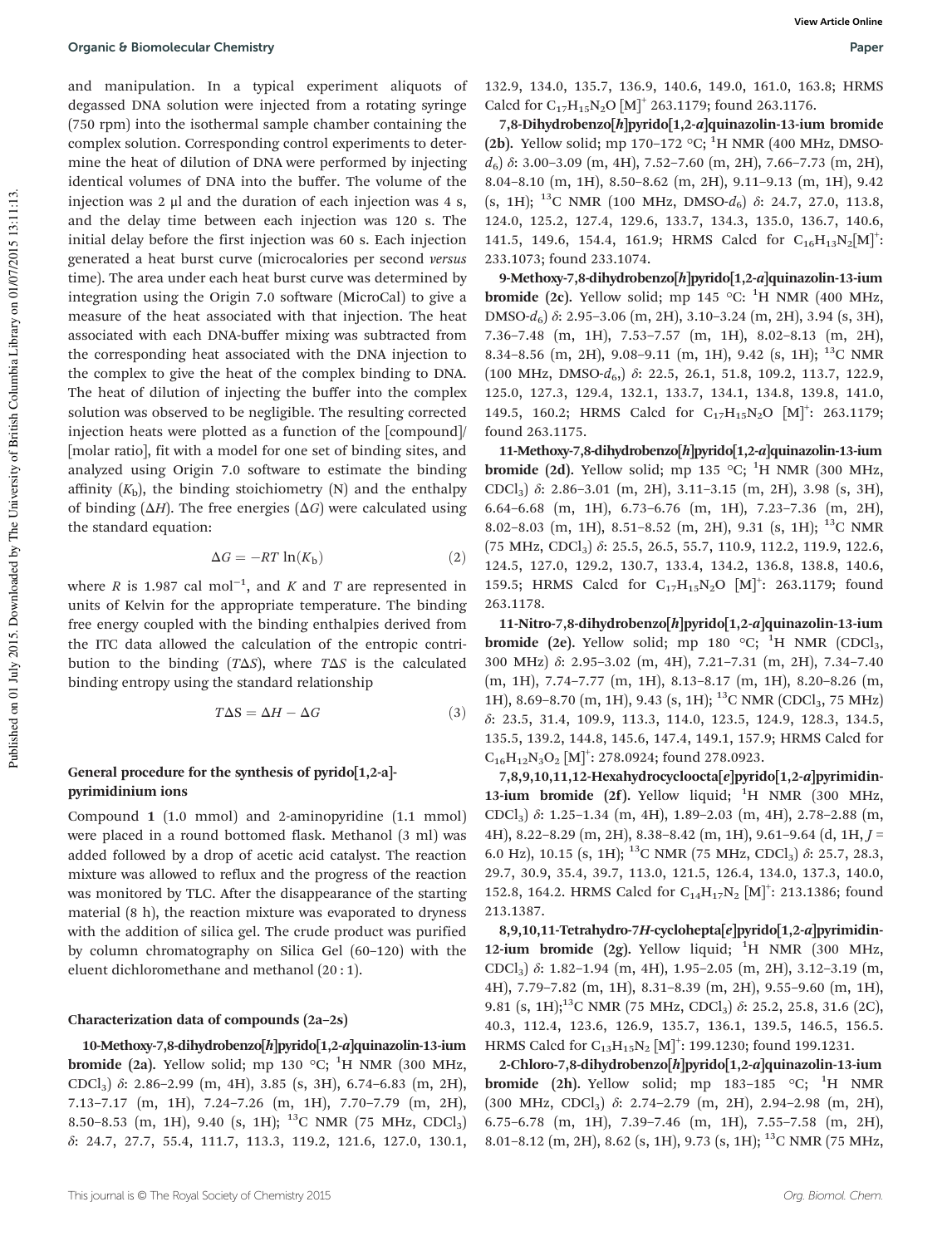CDCl3) δ: 28.0, 29.7, 107.9, 112.1, 124.8, 126.9, 127.6, 132.4, 134.7, 138.0, 139.1, 140.7, 142.5, 146.9, 150.6, 163.3; HRMS Calcd for  $C_{16}H_{12}CIN_2$  [M]<sup>+</sup>: 267.0684; found 267.0683.

2-Chloro-11-methoxy-7,8-dihydrobenzo[h]pyrido[1,2-a]quinazolin-13-ium bromide (2i). Yellow solid; mp 218  $\,^{\circ}$ C; <sup>1</sup>H NMR (300 MHz, DMSO- $d_6$ )  $\delta$ : 2.89–2.94 (m, 2H), 3.07–3.10 (m, 2H), 3.90 (s, 3H), 7.31–7.35 (m, 1H), 7.47–7.50 (m, 1H), 7.66–7.67 (m, 1H), 8.52–8.55 (m, 1H), 8.70–8.73 (m, 1H), 9.44 (s, 1H), 9.56 (s, 1H); <sup>13</sup>C NMR (75 MHz, DMSO- $d_6$ )  $\delta$ : 25.4, 26.0, 56.1, 110.9, 112.7, 122.0, 125.7, 128.6, 129.5, 131.0, 134.5, 135.3, 139.9, 141.5, 147.3, 148.5, 159.4; HRMS Calcd for C<sub>17</sub>H<sub>14</sub>ClN<sub>2</sub>O  $[M]^{\dagger}$ : 297.0789; found 297.0788.

2-Chloro-10-methoxy-7,8-dihydrobenzo[h]pyrido[1,2-a]quinazolin-13-ium bromide (2j). Yellow solid; mp 222  $\,^{\circ}\text{C}$ ; <sup>1</sup>H NMR (300 MHz, DMSO-*d*6) δ: 2.87–2.97 (m, 2H), 3.09–3.11 (m, 2H), 3.93 (s, 3H), 7.13–7.21 (m, 2H), 7.26 (s, 1H), 8.52–8.68 (m, 2H), 9.40 (s, 1H), 9.65 (s, 1H); <sup>13</sup>C NMR (75 MHz, DMSO- $d_6$ ) δ: 24.9, 27.2, 56.4, 113.6, 115.3, 118.2, 130.1, 131.2, 132.4, 134.8, 139.3, 142.0, 143, 146.9, 148.7, 155.0, 162.5; HRMS Calcd for  $\text{C}_{17}\text{H}_{14}\text{CIN}_2\text{O} \left[\text{M}\right]^+$ : 297.0789; found 297.0788.

2-Chloro-8-methyl-7,8-dihydrobenzo[h]pyrido[1,2-a]quinazolin-13-ium bromide (2k). Yellow liquid;  ${}^{1}H$  NMR (300 MHz, DMSO-*d*6) δ: 1.22 (d, 3H, *J* = 6.0 Hz), 2.48–2.49 (m, 2H), 3.10–3.16 (m, 1H), 7.55–7.60 (m, 2H), 7.71–7.76 (m, 1H), 8.47–8.52 (m, 2H), 8.64–8.67 (m, 1H), 9.35 (s, 1H), 9.50 (s, 1H); <sup>13</sup>C NMR (75 MHz, DMSO- $d_{6}$ )  $\delta$ : 21.5, 31.2, 31.7, 127.7, 128.3, 128.6 (2C), 128.7, 129.0, 129.7, 134.5, 135.5, 140.6, 141.7, 147.4, 147.9, 161.7; HRMS Calcd for  $C_{17}H_{14}CIN_2$   $[M]^{\dagger}$ : 281.0840; found 281.0841.

2-Chloro-7,8,9,10-tetrahydropyrido[1,2-a]quinazolin-11-ium **bromide (2l).** Yellow liquid; <sup>1</sup>H NMR (300 MHz, DMSO- $d_6$ ) δ: 1.87–1.90 (m, 4H), 2.65–2.76 (m, 4H), 8.35–8.38 (m, 1H), 8.54–8.58 (m, 1H), 9.26 (s, 1H), 9.38 (s, 1H); <sup>13</sup>C NMR (75 MHz, DMSO-*d*6) δ: 20.8, 24.4, 26.6, 30.9, 127.4, 128.4, 130.0, 133.9, 139.8, 141.2, 146.1, 163.4; HRMS Calcd for  $C_{12}H_{12}CIN_2$   $[M]^{\dagger}$ : 219.0684; found: 219.0685.

2-Chloro-7,8,9,10,11,12-hexahydrocycloocta[e]pyrido[1,2-a] pyrimidin-13-ium bromide (2m). Yellow liquid;  ${}^{1}$ H NMR (300 MHz, CDCl3) δ: 1.21–1.26 (m, 2H), 1.60–1.81 (m, 6H), 2.79–2.95 (m, 4H), 8.18–8.25 (m, 1H), 8.29–8.40 (m, 1H), 9.68 (s, 1H), 10.08 (s, 1H); <sup>13</sup>C NMR (75 MHz, CDCl<sub>3</sub>)  $\delta$ : 25.6 (2C), 29.0, 30.6, 31.4, 35.4, 127.3, 131.4, 134.2, 135.5, 140.9, 141.3, 145.4, 166.5. HRMS Calcd for  $C_{14}H_{16}C/N_2$  [M]<sup>+</sup>: 247.0997; found: 247.0998.

9-Methoxy-4-methyl-7,8-dihydrobenzo[h]pyrido[1,2-a]quinazolin-13-ium bromide (2n). Yellow solid, mp 165 °C; <sup>1</sup>H NMR (300 MHz, CDCl<sub>3</sub>)  $\delta$ : 2.89-2.94 (m, 4H), 3.86 (s, 6H), 6.90-6.98 (m, 1H), 7.05–7.10 (m, 1H), 7.22–7.30 (m, 1H), 7.51–7.55 (m, 2H), 8.32-8.34 (m, 1H), 9.40 (s, 1H): <sup>13</sup>C NMR (75 MHz, CDCl<sub>3</sub>) δ: 24.0, 27.3, 54.1, 56.7, 109.3, 112.8, 118.0, 119.9, 125.8, 126.1, 128.0, 132.1, 134.7, 135.4, 139.7, 143.8, 152.5, 162.4; HRMS Calcd for  $C_{18}H_{17}N_2O [M]^2$ : 277.1335; found: 277.1334.

9-Methoxy-1-methyl-7,8-dihydrobenzo[h]pyrido[1,2-a]quinazolin-13-ium bromide (20). Yellow solid; mp 171  $\mathrm{^{\circ}C}$ ; <sup>1</sup>H NMR (300 MHz, CDCl<sub>3</sub>)  $\delta$ : 2.83-2.93 (m, 4H), 3.90 (s, 6H), 6.94-6.99 (m, 1H), 7.25–7.31 (m, 2H), 7.51–7.55 (m, 1H), 7.62–7.69

 $(m, 1H)$ , 8.14-8.17  $(m, 1H)$ , 9.30  $(s, 1H)$ .<sup>13</sup>C NMR (75 MHz, CDCl3) δ: 22.0, 25.2, 56.1 (2C), 111.1, 114.2, 115.0, 118.3, 126.3, 130.2, 132.6, 135.8, 139.1, 140.0, 143.2, 144.1, 148.4, 165.1; HRMS Calcd for  $C_{18}H_{17}N_2O [M]^2$ : 277.1335; found 277.1336.

10-Methoxy-2-methyl-7,8-dihydrobenzo[h]pyrido[1,2-a]quinazolin-13-ium bromide (2p). Yellow solid, mp 149  $\mathrm{^{\circ}C}$ ; <sup>1</sup>H NMR (300 MHz, CDCl<sub>3</sub>)  $\delta$ : 2.89-3.11 (m, 4H), 3.90 (s, 3H), 3.93 (s, 3H), 7.08–7.15 (m, 2H), 7.24–7.29 (m, 1H), 7.72 (s, 1H), 7.89–7.92 (m, 1H), 8.09–8.12 (m, 1H), 9.32 (s, 1H);<sup>13</sup>C NMR (75 MHz, CDCl3) δ: 21.5, 24.7, 56.3 (2C), 109.2, 113.3, 120.7, 125.3, 126.4, 128.2, 130.7, 131.4, 134.4, 139.8, 143.5, 148.4, 157.3, 164.6; HRMS Calcd for  $C_{18}H_{17}N_2O$  [M]<sup>+</sup>: 277.1335; found 277.1338.

2,8-Dimethyl-7,8-dihydrobenzo[h]pyrido[1,2-a]quinazolin-13 ium bromide (2q). Yellow liquid;  ${}^{1}H$  NMR (300 MHz, DMSO*d*6) δ: 1.23 (d, 3H, *J* = 6.0 Hz), 2.59 (s, 2H), 3.07–3.12 (m, 1H), 3.32 (s, 3H), 7.53–7.56 (m, 2H), 7.67–7.72 (m, 1H), 8.36–8.41 (m, 2H), 8.45–8.47 (m, 1H), 8.98 (s, 1H), 9.35 (s, 1H); <sup>13</sup>C NMR (75 MHz, DMSO-*d*6) δ: 18.3, 21.4, 31.3, 31.8, 126.8, 127.4, 127.6, 128.5 (2C), 129.3, 134.2 (2C), 135.0, 140.4, 143.6, 147.2, 147.5, 160.8; HRMS Calcd for  $C_{18}H_{17}N_2$  [M]<sup>+</sup>: 261.1386; found 261.1387.

2-Methyl-7,8,9,10-tetrahydropyrido[1,2-a]quinazolin-11-ium **bromide (2r).** Yellow liquid; <sup>1</sup>H NMR (300 MHz, DMSO- $d_{6}$ )  $\delta$ : 2.49–2.55 (m, 4H), 2.71–2.73 (m, 4H), 3.31 (s, 3H), 7.92 (s, 1H), 8.25–8.36 (m, 1H), 8.87 (s, 1H), 9.26 (s, 1H); <sup>13</sup>C NMR (75 MHz, DMSO-*d*6) δ: 18.3, 22.2, 24.4, 26.6, 37.0, 126.6, 129.3, 133.8, 138.5, 141.0, 143.1, 145.9, 162.4. HRMS Calcd for  $C_{13}H_{15}N_2$ [M]<sup>+</sup>: 199.1230; found 199.1231.

2-Methyl-7,8,9,10,11,12-hexahydrocycloocta[e]pyrido[1,2-a] pyrimidin-13-ium bromide (2s). Yellow liquid;  ${}^{1}H$  NMR (300 MHz, CDCl<sub>3</sub>)  $\delta$ : 1.47-1.64 (m, 4H), 1.91-2.05 (m, 5H), 2.62–2.73 (m, 3H), 3.36 (s, 3H), 7.71–7.79 (m, 1H), 8.05–8.11  $(m, 1H)$ , 9.38 (s, 1H), 9.89 (s, 1H); <sup>13</sup>C NMR (75 MHz, CDCl<sub>3</sub>)  $\delta$ : 17.3, 26.4, 27.3, 28.0, 31.6, 37.0, 55.2, 107.7, 109.3, 125.8, 136.9, 139.6, 140.0, 145.2, 164.4; HRMS Calcd for  $C_{15}H_{19}N_2[M]^2$ : 227.1543; found 227.1544.

## Acknowledgements

The financial support from DST (no. SB/FT/CS-189/2012), UGC-MRP (no. PSW-086/11-12), UGC (New Delhi) [NO.F. 20 7(17)/2012(BSR)] and the Chemistry Department of Haldia Govt. College is gratefully acknowledged. Special thanks are due to Suhitananda Maharaj for constant inspiration. SKM also thank Dr. B. Ghosh for crystallographic discussion.

## Notes and references

1 (*a*) J. A. Joule and K. Mills, *Heterocyclic Chemistry*, Blackwell, Oxford, UK, 4th edn, 2000; (*b*) *Comprehensive Heterocyclic Chemistry: The Structure, Reactions, Synthesis, and Uses of Heterocyclic Compounds*, ed. A. R. Katrizky and C. W. Rees, Pergamon Press, Oxford, UK, 1984, vol. 1–8; (*c*) H. Fan,